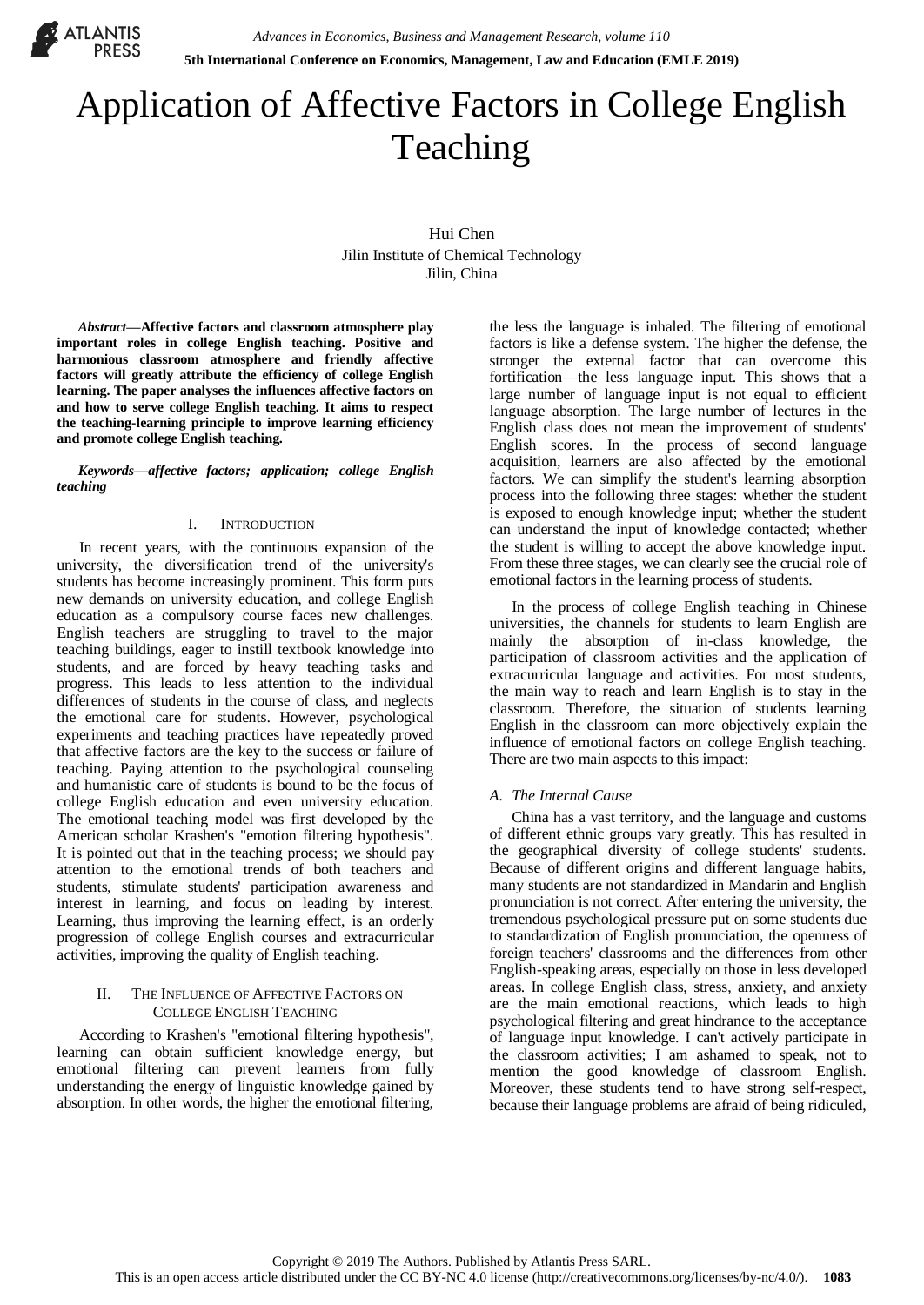

and they are afraid to interact with others. In the long run, they become an isolated individual, which affects students' learning emotions and affects students' learning effects. It is a vicious circle. In addition, students' influence on their learning goals and orientation also affects students' learning initiative and effort. Expectation and students' learning effect is "U" shape. No expectation and high expectations will affect students' learning mood, which in turn affects the learning outcomes of student students.

#### *B. External Factors*

The university students in our country are all models of full-time universities in the school. The campus is the main place for students to learn knowledge and interpersonal communication. The main emotional factors affecting college students are between students and students: whether students live and study in an equal, friendly and harmonious group is very important to the learning mood of college students, and even affects the orderly teaching; students and teachers between: the main communicator of student knowledge is the teacher. It is important that the teacher is fair and just, but it should be people-oriented. It is taught according to the personality characteristics of different students. The student's learning outcomes will be related to the teacher and respected by the teacher. Impact; Intracompetitive competition: Appropriate competition will increase students' interest in learning, but excessive competition will also dampen students' self-esteem.

#### III. THE APPLICATION OF AFFECTIVE FACTORS IN COLLEGE ENGLISH CLASSROOM

#### *A. Creating a Harmonious and Fair Classroom Environment*

Teachers should strive to create a harmonious and friendly classroom atmosphere in the teaching process. The main environment for students to learn knowledge is the classroom, and the atmosphere of the classroom will have a huge impact on the psychology of students. English education in our country still relies mainly on the teaching of teachers. Teachers can't completely get rid of the image of saints on the podium. The teaching of teachers is often blunt. Students are required to fully accept the knowledge and opinions they impart. The distance between teachers and students is great. Teachers should go into the students in the teaching, learn more about the students' ideas, and communicate with them, not only the students' good teachers, but also their beneficial friends, don't impose their own ideas on the students, and fully respect the students' ideas. For some immature ideas should be guided and directed. Appreciation should be encouraged for the progress of students, efforts should be made to improve students' interest in learning, and students should be encouraged to participate in classroom activities and discussions. Teachers should pay more attention to students, help students solve the difficulties encountered in learning and living, eliminate the sense of distance between teachers and students, and promote mutual trust, so as to achieve high teaching results.

# *B. People-oriented, Teaching Students in Accordance with Their Aptitude*

The individual differences of students are very large. In the process of teaching, teachers should be careful and conscientious, and strive to discover the personality characteristics of students. On the basis of paying attention to comprehensive professors, we must also highlight the characteristics of training. It is necessary to appropriately adjust the teacher's teaching plan according to the different learning characteristics of the students, and choose a fun and vivid language to mobilize the students' interest and enthusiasm for learning, pay attention to the cultivation of students' learning ability and habits, pay attention to the changes of students' emotional factors, encourage students' personality development, and arrange various activities according to the different characteristics of students to improve students' self-confidence and honor.

Classroom is the hall of evangelism, and it is also a place where students are passionate and stimulating. Teachers should not only pay attention to teaching students' knowledge, but also teach by example to teach people the truth. Combine the content of the teaching materials to cultivate students' sentiment, cultivate students' perseverance and good character. The high school is the teacher, the height is the norm, the teacher should infect the students with his own personality charm, profound knowledge, noble sentiment, and subtly make a model for the students.

## *C. Reasonable Competition and a Harmonious Environment*

The well has no pressure and no water, and people are not under pressure. In the school environment, teachers should appropriately introduce competition mechanisms to improve students' motivation. Of course, the standards also vary from person to person and cannot be comprehensive. For students with better knowledge, appropriate standards should be raised, and students with lower standards should reasonably lower the standards. The competition mechanism can be expressed in classroom activities, community competitions, or for future planning, discussion, and competition. I refer to the "old me" reference. As long as I surpass the old one, I should commend the rewards in a timely manner.

A harmonious and relaxed classroom environment enables students to enjoy a safe, warm learning environment and reduce student emotional filtering. Pleasant voices, warm smiles, moderate body language and eye contact can all eliminate students' nervous and anxious moods. English classes are more communicative than other subjects, and teachers should make full use of this. Actively communicate emotionally with students, promote emotional interaction with students, and develop learning emotions and motivation for students' learning.

### *D. Optimizing Classroom Mood*

After a long period of study, students will inevitably experience slack and even confusion. The teacher should appease the students' anxiety and provide a reference plan for